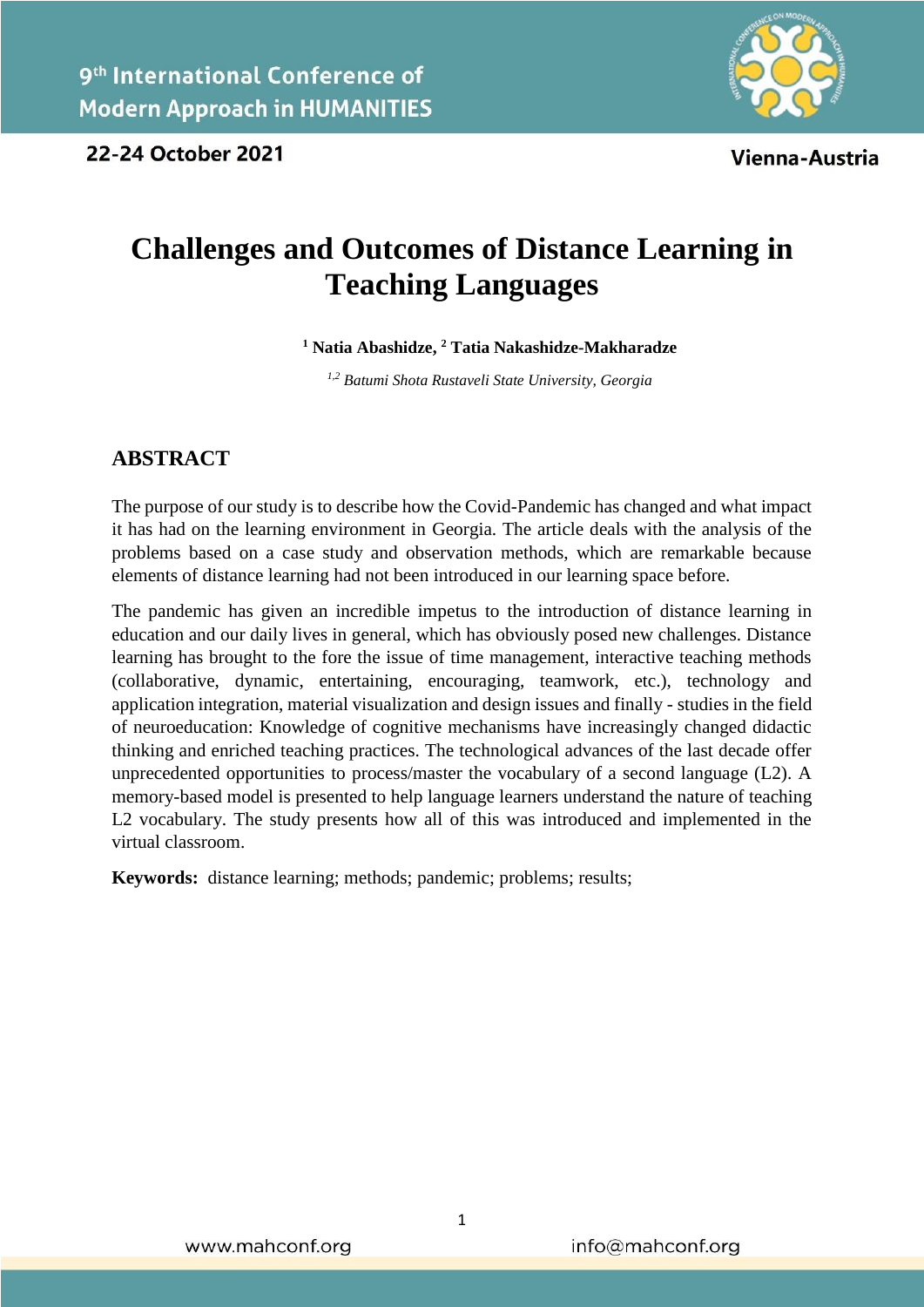

Vienna-Austria

## **1. Introduction**

The purpose of our study is to describe how the Covid-Pandemic has changed and what impact it has had on the learning environment in our Georgia. The problems, achievements and consequences caused by the crisis will be analyzed in the paper. The pandemic has given an incredible impetus to the introduction of distance learning in education and in our daily lives in general, which has obviously posed new challenges. Distance learning has brought to the fore the following issues: time management, interactive teaching methods (collaborative, dynamic, entertaining, encouraging, teamwork, etc.), technology and application integration, material visualization and design matters, and finally studies in the field of Neuroeducation: Knowledge of cognitive mechanisms has increasingly changed didactic thinking and enriched teaching practices. Like the rest of the world, our country has had to face the challenges of the Covid Pandemic, adopt appropriate constraints, make changes and, moreover, transformations with maximum results in the shortest possible time. All turned out to be quite challenging. The difficulties were related to the administrative processes, as well as the readiness of teachers or lecturers, students and pupils, technical shortcomings, mastery of digital technologies, time management, gaining new competencies and learning new values.

The ministry instantly introduced distance learning, offering schools a variety of distance learning platforms, including: Microsoft Teams and Feedc Edu. Higher education institutions mainly use ZOOM. Student oriented model – formative assessment was commenced. In cooperation with television and media, in particular with the First Channel, the educational project "Teleskola" (School on TV) was launched and a new TV channel - "First Channel Education" was created. "Teleskola" covered I-XII class school program. TV lessons were available to everyone. The project also provided entrant hours for national exams. Lessons for students with hearing problems were adapted to sign language. The interests of students with special educational needs were considered, subjects for ethnic minorities were taught in Armenian and Azerbaijani languages, "English lessons" both general and business English, were held for viewers of different interests, "Sign language lessons" were introduced. Legislative changes were made in June 2020, and the Law on General Education recognized distance learning as a form of education. The distance learning rule was approved before the beginning of the academic year, which ensured the distance learning process from September. Hybrid teaching was introduced. The curriculum and assessment system has been modified according to the e-learning format.

The study was mainly conducted using case analysis and observation methods. By collecting primary<sup>1</sup> (throughout Adjara region) and secondary data.

1

<sup>&</sup>lt;sup>1</sup> https://idfi.ge/en/covid 19 and the georgian eductation sector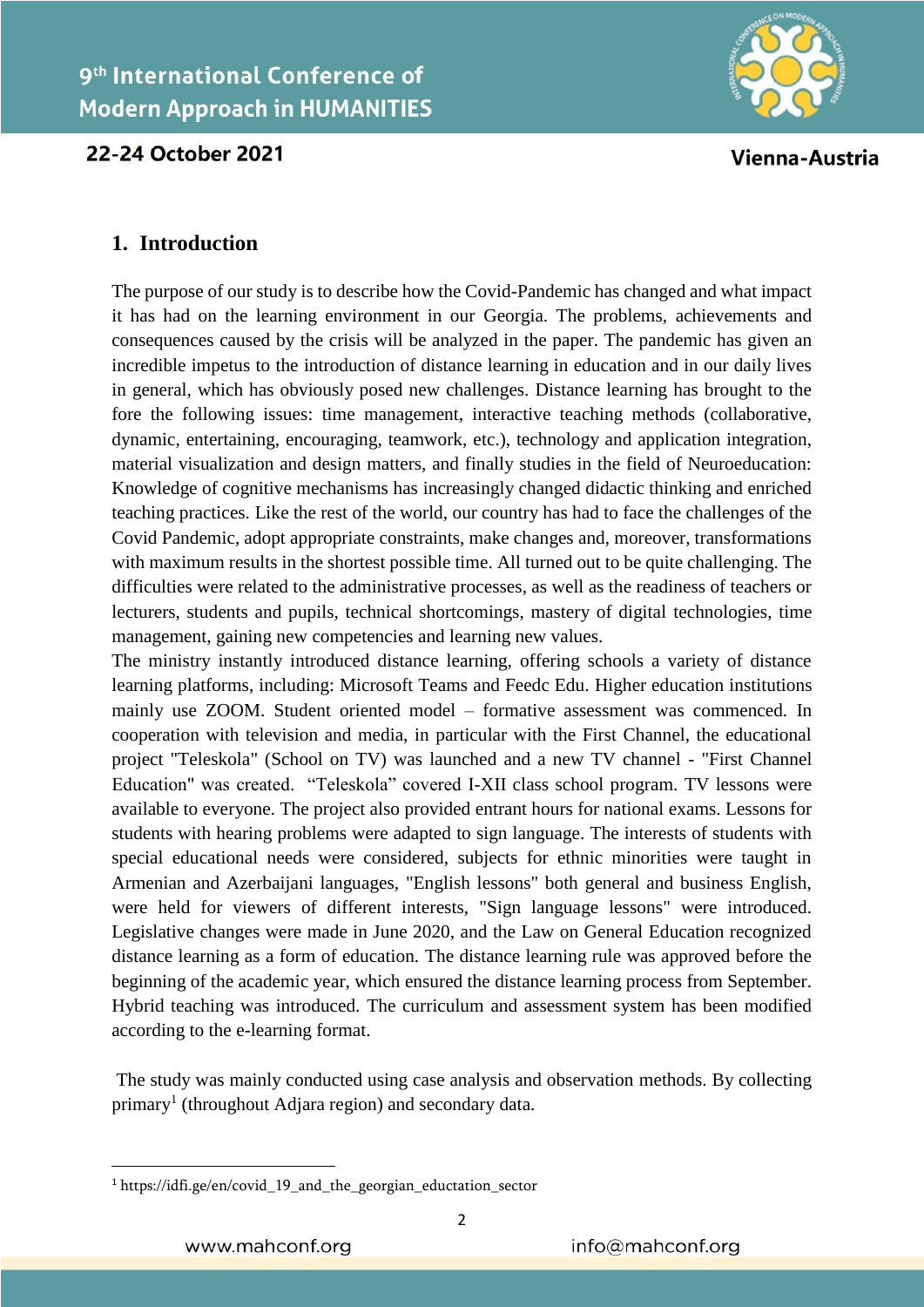

Vienna-Austria

# 22-24 October 2021

2. **How were these changes implemented and how effectively were they implemented in Georgia? Was it enough to just make a decision? How did the school and higher education institutions cope with this shift? How prepared were the pupils, students, lecturers-teachers for this unexpected reform? How secure was the technical side and the issue of internet access?**

Before we touch on the main problem, let's clarify the terms that have been established in our reality. The UNESCO-sponsored publication  $2$  defines distance, online and mixed education as follows:

**"Distance education** is a general term for a form of education where the student and the teacher are separated in time and space. It includes online education  $(≥80%$  of content is delivered online / internet) and blended education (30-79% of content is delivered online), as well as the form of education that uses mail to send print materials and / or other tools to overcome distance.

**"Online education -** the transfer of all or most of the content (≥80%) is done only through the Internet. "Online education is not synonymous with distance education, although in many developed countries it is the most widespread form of distance education in terms of widespread Internet access."

**"Blended education** - a course unit or program that combines online and face-to-face teaching. A significant part of the content (30-79%) is transmitted online. "

Georgia's education system has shifted mainly to full-time distance learning, with access to the Internet and technology being the most painful issue for students. According the UNICEF study despite the relatively good internet coverage (88%) in Georgia, during the pandemic about 90,000 students, that is about 15% of Georgian school- age kids did not have access to the internet. Those with the internet many had problems with stable connection. The situation is even worse for the most vulnerable children. Low-income and poor families, of course, have fewer devices to access online lessons and find it difficult to pay online bills. Complicating the situation is the fact that for families trying to make ends meet through the meager social assistance available in Georgia, having a computer or similar device means a lower rating score and, consequently, a loss of social assistance. Families living in remote villages or high mountains are in a digitally unequal position due to poor digital infrastructure and poor internet connection. Such problems were further complicated by the lack of skills required for teachers to conduct online lessons. In highly isolated settlements, where older and socially vulnerable teachers abound, this problem is particularly acute. According to one of the teachers of Mestia Municipality,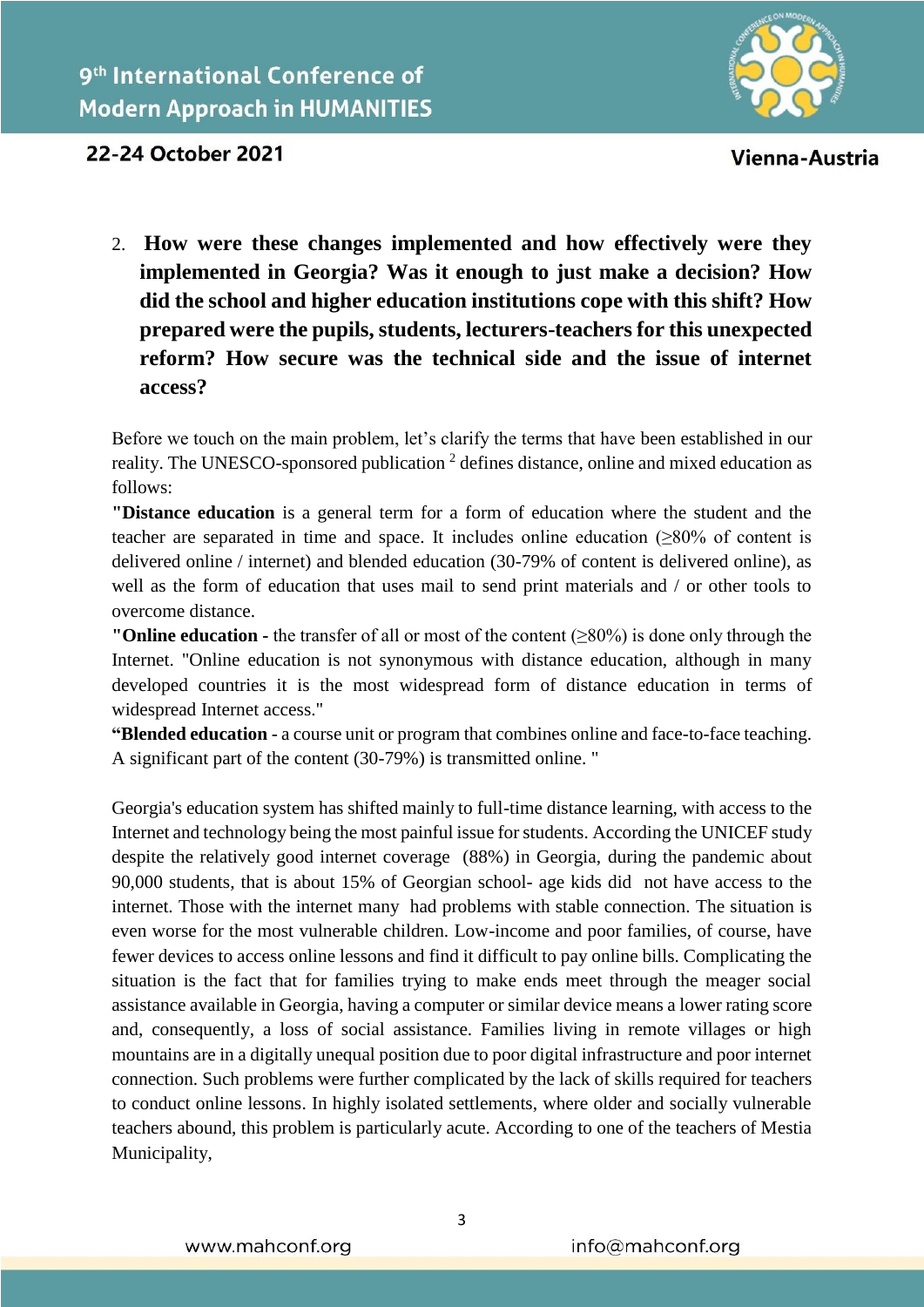

Vienna-Austria

"There are subjects left where lessons were not taught during the pandemic, some did not have the equipment, some did not have the skills; Both teachers and students. Fifteen to nine students in the class did not have these resources and could not engage in online teaching at all. It had a very negative effect on the students." Even in families with internet access, siblings had to share resources with each other. Many families with more than one child did not have enough equipment to enable each child to attend an online lesson. Consequently, they had to give preference to the education of one of the children.<sup>3</sup> The distance learning process is more complex in villages and regions compared to large cities. The share of households in rural areas that did not have computers and internet was 68% and 26%, respectively.

Distance learning has never been used in the Georgian education system before the pandemic, and the country has faced a new challenge unprepared, But we can admit that Georgia occurred to cope despite any advanced preparation and most schools and universities managed to adopt to this way of teaching/learning process. <sup>4</sup>

Our knowledge of what we teach, how we teach - is based on centuries of traditionally accumulated experience that does not involve sudden, spontaneous transformations. For education to be successful, both students and teachers must be prepared for change. Gradually develop new skills and acquire new competencies.

The biggest challenge facing the world education system is the malfunction of the technological infrastructure, which is vital for the effective conduct of distance learning.

#### 2.1 The Impact of Neuro Education on Distance Learning

How should we maintain an effective learning process in a virtual environment? Advances in neuroscience and new, neurodegenerative concepts have played a major role in solving the problem. Zoom-lectures, which, along with many other benefits, include time-limiting and visual presentation / presentation of learning materials, are effectively guided by neurodeidactics research.

Today, neuroscience provides valuable information about how the brain functions in the learning process. We already know that learning requires the creation of solid structural patterns between neurons. The more parts of the brain are stimulated during learning, the stronger the structural patterns, and the more structural patterns are created, the easier it is to memorize information.

"The brain can be compared to the forest: If we cross the same path several times, a trail will slowly be created. In the brain, communication pathways are created between neurons. These

<sup>3</sup> https://civil.ge/ka/archives/423870

**.** 

<sup>&</sup>lt;sup>2</sup> A. Carlsen, C. Holmberg, C. Neghina, A. Owusu-Boampong (2016) Closing the Gap. Opportunities for distance education to benefit adult learners in higher education Opportunities for distance education to benefit adult learners in higher education. UNESCO Institute for Lifelong Learning. p.105. https://unesdoc.unesco.org/ark:/48223/pf0000243264

<sup>&</sup>lt;sup>4</sup> https://idfi.ge/ge/covid 19 and the georgian eductation sector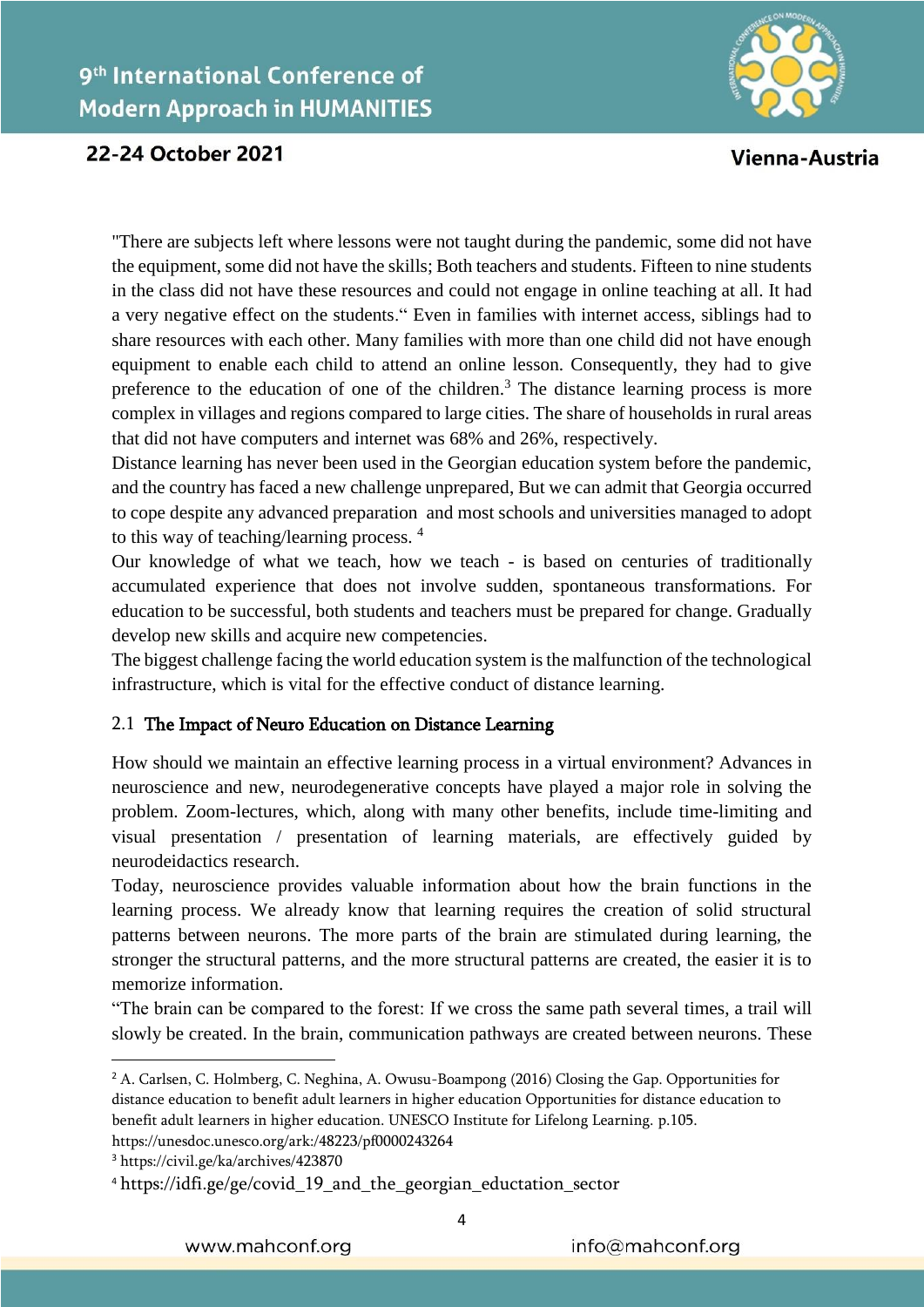

Vienna-Austria

pathways (neural connections) become more and more active and lead to the automation of processes related to certain tasks. But if we do not walk on these paths for a long time, they will be erased. (neuroscientist Steve MASSON - Professor at the Faculty of Educational Sciences at the University of Quebec in Montreal and Director of the Neuroeducation Research Laboratory (LRN).<sup>5</sup>

To start with brief overview: Objectives for Teaching a Second Language From explicit knowledge of morphosyntactic forms of language, new concepts have moved into the practice of using language effectively in communication situations. With this change, the traditional L2 learning paradigm became obsolete as a theoretical basis for classroom practice and the traditional paradigm was changed to meet the new reality of language learning. Cognitive psychology, which studies mental processes as a prerequisite for the acquisition and application of knowledge, seems to have provided the best explanation for how L2 could be learned in a school setting. Despite the notion that the ability to speak L2 requires the development of implicit language skills (unconscious or automatic use of language forms), it was generally believed that explicit knowledge of L2 (vocabulary, grammar rules) was a prerequisite for learning spontaneous communication. Thus, the generally accepted model for the study of L2 was based on the views of Anderson  $(1990)^6$  and DeKeyser  $(1998)^7$ , according to which the study is carried out in three stages: First, the acquisition of some knowledge in a foreign language (vocabulary, rules and verb conjugation), then the consolidation of this knowledge through exercises, and finally the transfer of this knowledge into communication activities. According to this paradigm, explicit knowledge of language is formed in the brain through exercises and activities, so that this knowledge can eventually be used automatically / unconsciously for spontaneous communication; In other words, knowledge is transformed into skills or habits through exercises. According to cognitive psychology, the learning formula for L2 looks like this: Explicit knowledge + Exercises = Implicit competence (Netten, J. & Germain, C.  $2012$ <sup>8</sup>

A new concept in neurolinguistics lies in the development of implicit competence. Since implicit competence and explicit knowledge are two essential elements for communication, the

 $\overline{\phantom{a}}$ 

<sup>5</sup> Netten, J. & Germain, C. (2012) Un nouveau paradigme pour l'apprentissage d'une langue seconde ou étrangère : l'approche neurolinguistique 1(1), 85-114.

<sup>6</sup> Anderson, J. R. (1990). Cognitive psychology and its implications. (3e éd.). New York, NY: W.H.Freeman.

<sup>7</sup> DeKeyser, R. (1998). Beyond focus on form: Cognitive perspectives on learning and practicingsecond language grammar. In C. Doughty et J. Williams (Réd.),Focus on form in classroom second language acquisition (pp. 42- 63). Cambridge, United Kingdom: Cambridge University Press.

<sup>8</sup> Netten, J. & Germain, C. (2012) Un nouveau paradigme pour l'apprentissage d'une langue seconde ou étrangère : l'approche neurolinguistique 1(1), 85-114.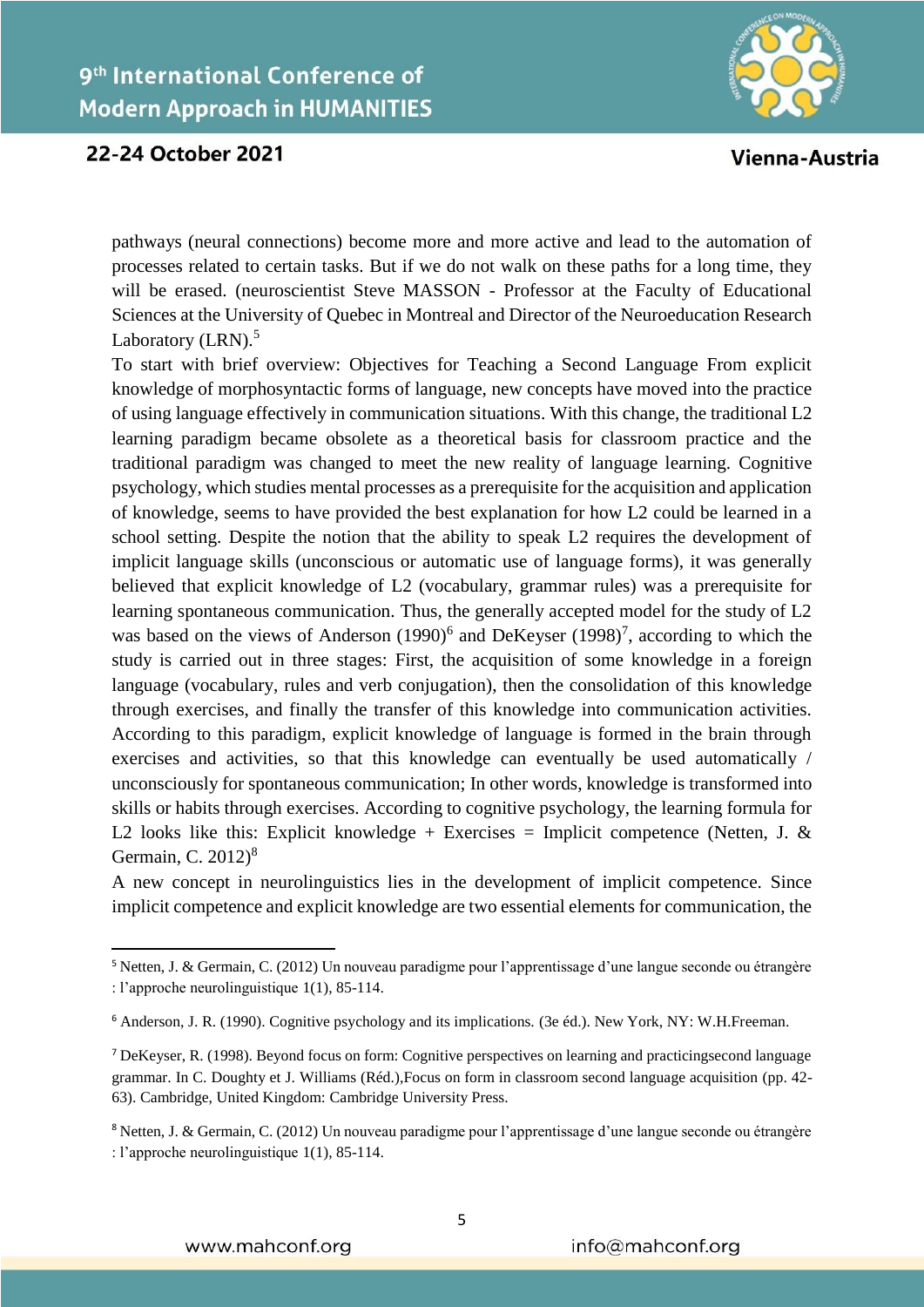

Vienna-Austria

question arises as to how each of these components can be developed. Explicit knowledge is not problematic because teaching is mainly focused on declared knowledge, however, implicit */* implicit competence creates a problem. According to Paradis  $(2004)^9$ , frequent use of verbal / spoken language is required: "The frequency with which specific language instructions are used is important for the development of implicit competence" (Paradis, 2009, p. 80).<sup>10</sup> In addition, Paradis notes that the implicit competence of the student implies the use of language vocabulary and structures in an authentic communication situation without realizing it, automatically. This ability consists of a network of various neural connections that develop using language to convey messages or meanings. These networks develop unconsciously for language learners, independently of their particular attention, naturally; They are only the result / product of the frequent use of language structure, specific constructions. Thus, due to the unconscious nature of implicit competence, it can develop when the learner focuses on the message, its content and not the linguistic forms, and this takes place without conscious effort on the part of the learner. The language learner at this time is neither aware of the development of implicit competence nor of the fact that it is used to construct a sentence in L2. It should also be noted that the use of language is a fundamental element in the development of communication skills, that this process is more effective when the number of linguistic structures used and reused is limited  $(N.$  Ellis 2011).<sup>11</sup> language form, language meaning and use of language come together to form a strong induction through frequent use of a limited number of language structures (N. Ellis 2011).<sup>12</sup>

Finally, another achievement of neuroscience lies in the principle of relevant / adequate transfer (TAP - Transfer relevant processing). Studies in cognitive neuroscience have shown that the brain stores data along with their context. It is easier to identify data in the brain if the context in which it is used is similar to the context in which it is taught (Segalowitz,  $2010$ )<sup>13</sup>. Language should be taught in context from the perspective of N. Ellis.

1

<sup>9</sup> Paradis, M. (2004). A neurolinguistic theory of bilingualism. Amsterdam, Netherlands/Philadelphia, PA: John Benjamins.

<sup>&</sup>lt;sup>10</sup> Paradis, M. (2009). Declarative and procedural determinants of second languages. Amsterdam,Netherlands/Philadelphia, PA: John Benjamins.

<sup>&</sup>lt;sup>11</sup> Ellis, N. (Janvier, 2011).Language acquisition just Zipf's right along.Conférence, Université duQuébec à Montréal.

 $12$  ibid

<sup>&</sup>lt;sup>13</sup> Segalowitz, N. (2010). Cognitive bases of second language fluency . New York, NY/Oxon, UnitedKingdom : Routledge/Abingdon